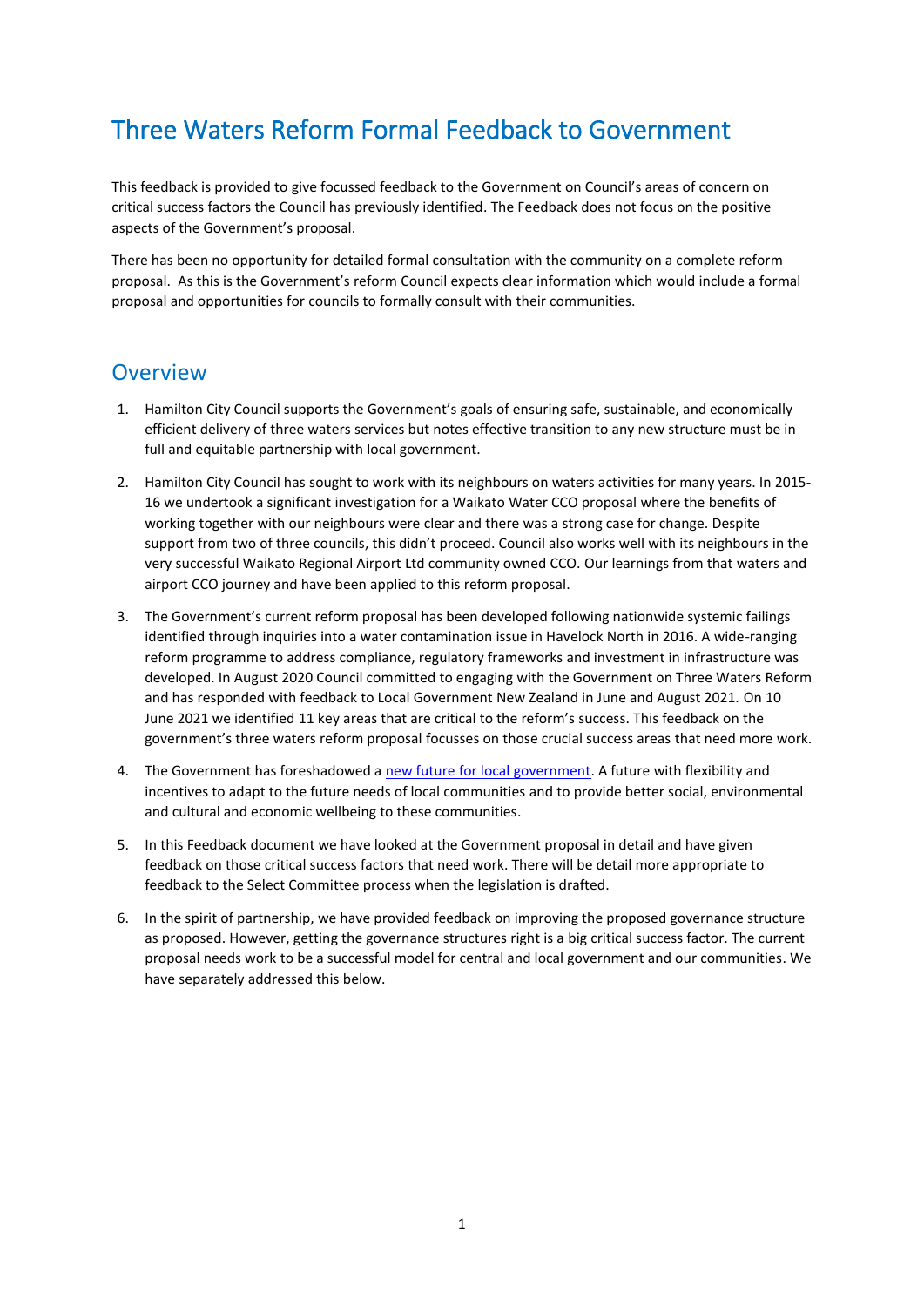# The Big Critical Success Factors

- 7. **Council has identified that effective communication, governance and aligned delivery with other reforms are the big critical success factors that need work.** Council is concerned the Government's governance proposals provide no guarantee that local governance would be preserved in any meaningful way. For the reforms to be successful to following matters are required:
	- a. **Consultation:** We require absolute assurance that formal, effective and transparent consultation with our community will be undertaken before any structural changes to Council's management of Three Waters services.
	- b. **Local Voice:** Councils and communities must have meaningful input and influence over strategic directions, investment plans and service delivery standards of 3 Waters entities, especially as these relate to specific communities.
	- c. **Ownership**: There must be proper rights of ownership for councils as the owner. Nominal ownership by councils, without any of the benefit of ownership is meaningless without the rights of ownership and accountability of the entity to the owners, and thereby to the owner's community.
	- d. **Placemaking:** There must be a strong connection to councils' roles in placemaking and supporting thriving communities and the future of local government reform.
	- e. **Other Reforms:** There must be a strong connection to the existing resource management framework (e.g. the National Policy Statement on Urban Development), future of local government and resource management reform.
- 8. Crucial to success is community support for the reform. Council has not been able to consult formally and has found informing our community problematic due to poor quality information, information gaps and insufficient central rebuttal to national and regional misinformation.
- 9. The future of local government review states the following areas of focus. *"The Review's initial focus will be on how local government will be a key contributor to the wellbeing and prosperity of New Zealand and an essential connection to communities in the governance of New Zealand in the future."* The Minister of Local Government said, "Local government plays an important role in our democratic system, giving people a voice in the leadership of their communities and in the governance of services and publicly owned assets." The proposed governance structure does not support the Government's own recognition of the role of local government.
- 10. It appears the governance model is compromising ownership rights and accountabilities in order to fund the \$185B forecast spend from debt. This places too much emphasis on the finances and not enough on the social and cultural needs of communities in the design of the governance model.
- 11. Is the proposed structure the best governance model for success? We cannot assess this. The Regulatory Impact Statement includes five alternative governance structure models. The comparison and information sharing of these models has been insufficient for councils to conclude which is the best model. Our Waikato Water CCO study showed significant financial savings and greater investment could be achieved with a CCO structure. Waikato Regional Airport Ltd demonstrates councils can be shareholders of a community owned company that thrives.
- 12. Resource management reform and its links to three waters investment is critical to placemaking and building thriving communities. A strong voice for the local community would support greater alignment with other community planning mechanisms (e.g. RMA and its successors, responding to growth, Council investment planning in 10 and 30-year plans) and community driven solutions to water conservation, climate change, price allocation and other social and cultural matters connected with waters.
- 13. Council is proposing that part of the potential governance solution sits in having strong links to the outcomes of the resource management reform in the entities' objectives and operating principles. These provide the foundation for what must be embedded in all aspects of the waters business, not just the waters entities but the waters regulators as well.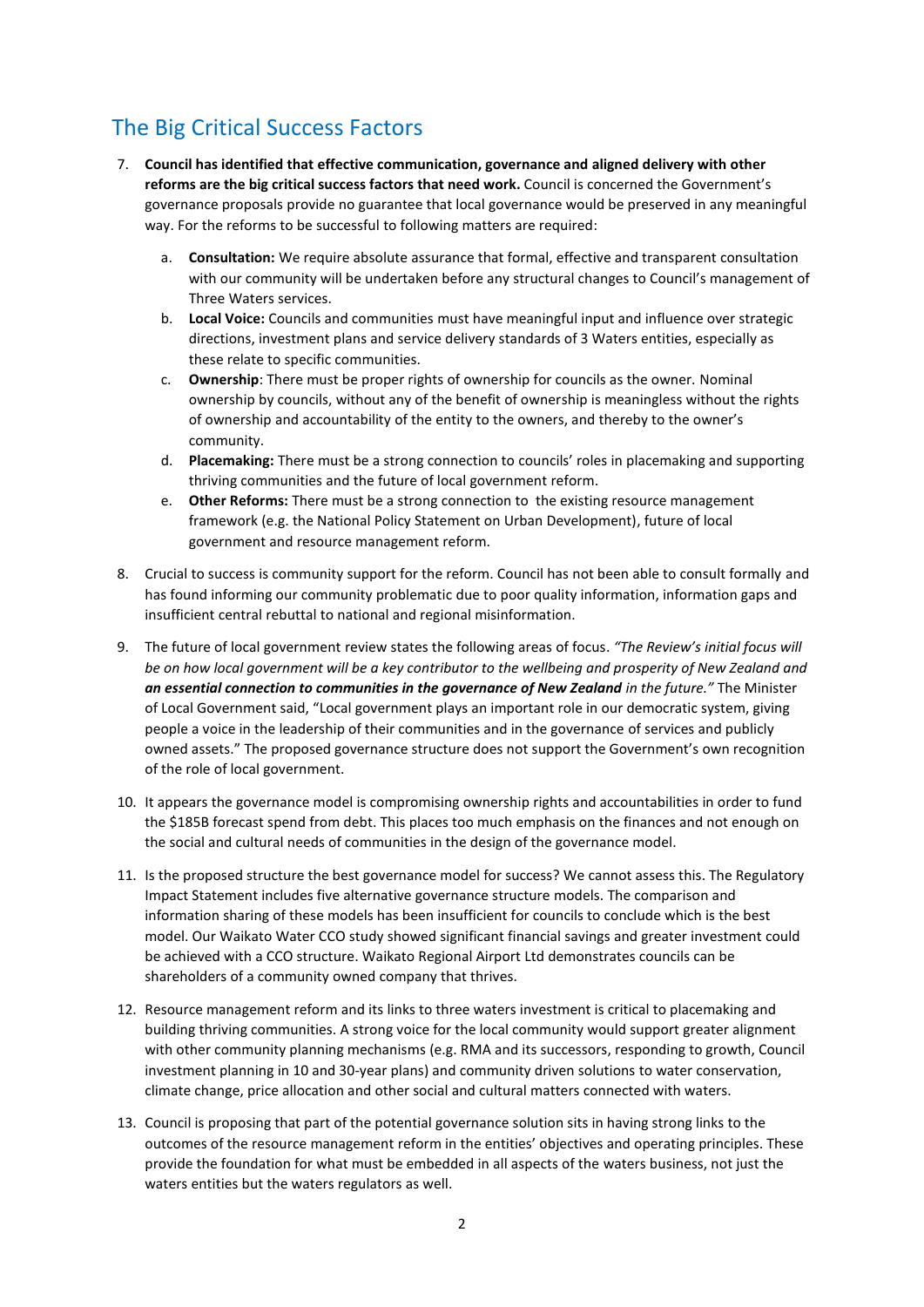**There must be an opportunity for formal consultation with our community before any proposal is implemented.** 

**Hamilton City Council is not satisfied with the Government's proposed governance structure. Council is looking for an improved structure that meets financial and community objectives better, provides for localism and placemaking and strongly integrates with other reforms.** 

**Council would like to explore alongside government an opportunity to understand, review and evaluate alternative ownership models including the Tasmanian, Welsh and other company models (like a CCO, joint ventures or other off-balance sheet fundingmodels) that use well established governance and business structures. Council would like to explore regional and sub-regional options with the Government.** 

**Central and local government must come together to share knowledge and experience and wholly redesign the governance structure.**

# Introduction

- 15. Council supports the Government's goals of ensuring safe, sustainable, and economically efficient delivery of three waters services but notes effective transition to any new structure must be in full and equitable partnership with local government.
- 16. On 10 June 2021 Council provided feedback to Local Government New Zealand (LGNZ) on the three waters reform. In that feedback we identified 11 key areas that are critical to the reform's success. On 15 July 2021 LGNZ and the Government signed a Memorandum of Understanding on the three waters reform. Further feedback was provided to LGNZ as an addendum in August 2021.
- 17. To assist LGNZ's discussions with the Government on the three waters reform programme, we have considered the current status of our 11 key areas. We have found that the status of these key areas can change positively or negatively as the reform continues depending on both new information and community perceptions. The 11 keys areas and their status are shown in the table below.

| <b>Key Area for</b><br><b>success</b>                      | <b>Overview</b>                                                                 | <b>Status</b>     |
|------------------------------------------------------------|---------------------------------------------------------------------------------|-------------------|
| Governance                                                 | see The Big Critical Success Factors<br>para. 7-14<br>Governance<br>para. 19-60 | <b>NEEDS WORK</b> |
| <b>Community</b><br>ownership                              | see The Big Critical Success Factors<br>para. 7-14<br>Governance<br>para. 19-60 | <b>NEEDS WORK</b> |
| <b>Enabling</b><br><b>Legislation and</b><br>other reforms | see The Big Critical Success Factors<br>para. 7-14<br>Governance<br>para. 19-60 | <b>NEEDS WORK</b> |
| <b>Financial</b>                                           | see para. 61-98                                                                 | <b>NEEDS WORK</b> |
| Community<br>engagement<br>and<br>information              | see para. 98-101                                                                | <b>NEEDS WORK</b> |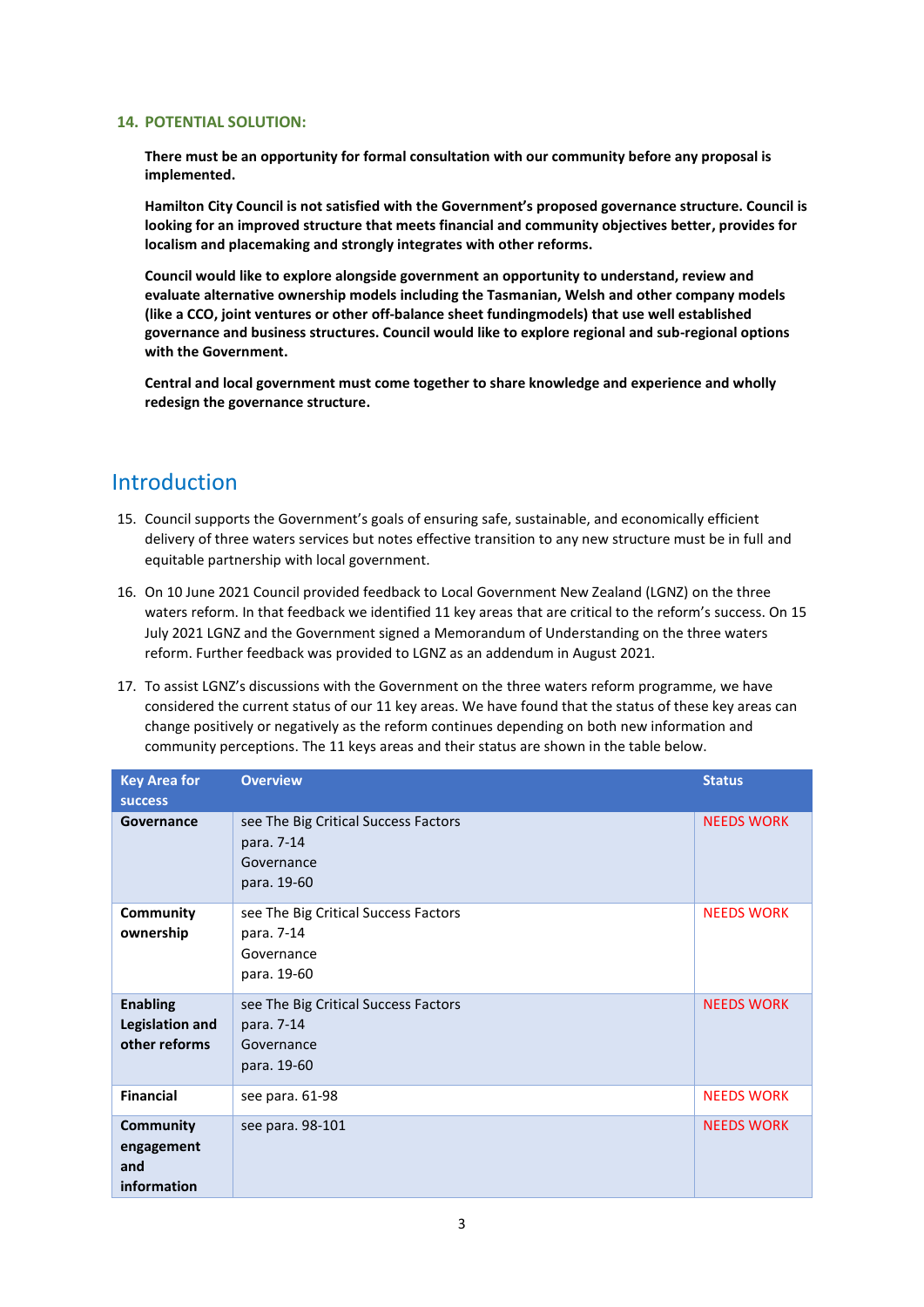| Geography               | Any entity in our region should include the Waikato and Bay of Plenty<br>regions in their entirety, even if the entity included Taranaki. 'Our<br>region' includes Thames-Coromandel and Hauraki and ensures areas<br>of common interest and lifestyle make a cohesive whole.                                                                                                                                                                                                               | Neutral                           |
|-------------------------|---------------------------------------------------------------------------------------------------------------------------------------------------------------------------------------------------------------------------------------------------------------------------------------------------------------------------------------------------------------------------------------------------------------------------------------------------------------------------------------------|-----------------------------------|
| Iwi<br>participation    | Hamilton City Council has built enduring and mutually-supportive<br>relationships with iwi/Maaori in our region. Any waters decision-<br>making in our region must be directed by the vision and principles of<br>Te Mana O Te Wai, recognise treaty settlements and give effect to Te<br>Ture Whaimana/the Vision and Strategy for the Waikato River.                                                                                                                                      | Neutral                           |
|                         | Council acknowledges and supports the need for greater efforts in<br>sustainability of healthy water and increased awareness of the<br>precious and finite nature of this resource.                                                                                                                                                                                                                                                                                                         |                                   |
|                         | We will be working with our iwi partners throughout the reform but<br>need clear guidance from Government on what aspects of the reform<br>are for councils to respond to, and what aspects will be managed by<br>centrally. Establishing mechanisms for iwi co-management is best<br>framed consistently at a national level rather than entities attempting<br>to create potentially disparate bespoke arrangements.                                                                      |                                   |
|                         | We support, as has been made clear by the Government, the Entities<br>are not owned by mana whenua, although they have representation<br>on the proposed Regional Representation Group.                                                                                                                                                                                                                                                                                                     |                                   |
| <b>Early transition</b> | A long transition process will increase costs and create uncertainty.<br>Incentives for early adopters of the transition process would allow<br>development of transition plans even ahead of legislation for those<br>entity areas willing and able to do the work. The early creation of a<br>transition entity and transition Board would enable regional decision-<br>making in the same way as the Auckland Transition Agency enabled<br>the creation of what is now Auckland Council. | Proposal<br>largely<br>acceptable |
|                         | Council supports a trial transition governance arrangement. This<br>would enable testing of governance models and representation to<br>identify and resolve issues of localism, control and accountability.                                                                                                                                                                                                                                                                                 |                                   |
| <b>Model</b>            | We understand the Government favours a model with deemed<br>participation by councils who could choose to opt out.                                                                                                                                                                                                                                                                                                                                                                          | Next steps<br>unresolved.         |
|                         | A fragmented approach to establishing regional entities would<br>undermine the benefits to community health, the environment and<br>efficiencies. Therefore, a collaborative approach to a model would be<br>more efficient.                                                                                                                                                                                                                                                                |                                   |
|                         | If a council(s) can demonstrate individually or collectively that they<br>can demonstrate a cost effective, safe, and sustainable service which<br>achieves all of the reform outcomes then they should retain the ability<br>to opt out.                                                                                                                                                                                                                                                   |                                   |
| <b>Staff Welfare</b>    | Staff are our greatest asset and reform places impacts our waters<br>specialists as well as on staff in the remaining Council activities.                                                                                                                                                                                                                                                                                                                                                   | Proposal<br>largely<br>acceptable |
|                         | We strongly support the Government on their announcements<br>regarding the transfer of waters staff.                                                                                                                                                                                                                                                                                                                                                                                        |                                   |
|                         | Waters roles will remain with councils until transition to a new entity<br>in June 2024, should reform proceed on the planned timeline. Council                                                                                                                                                                                                                                                                                                                                             |                                   |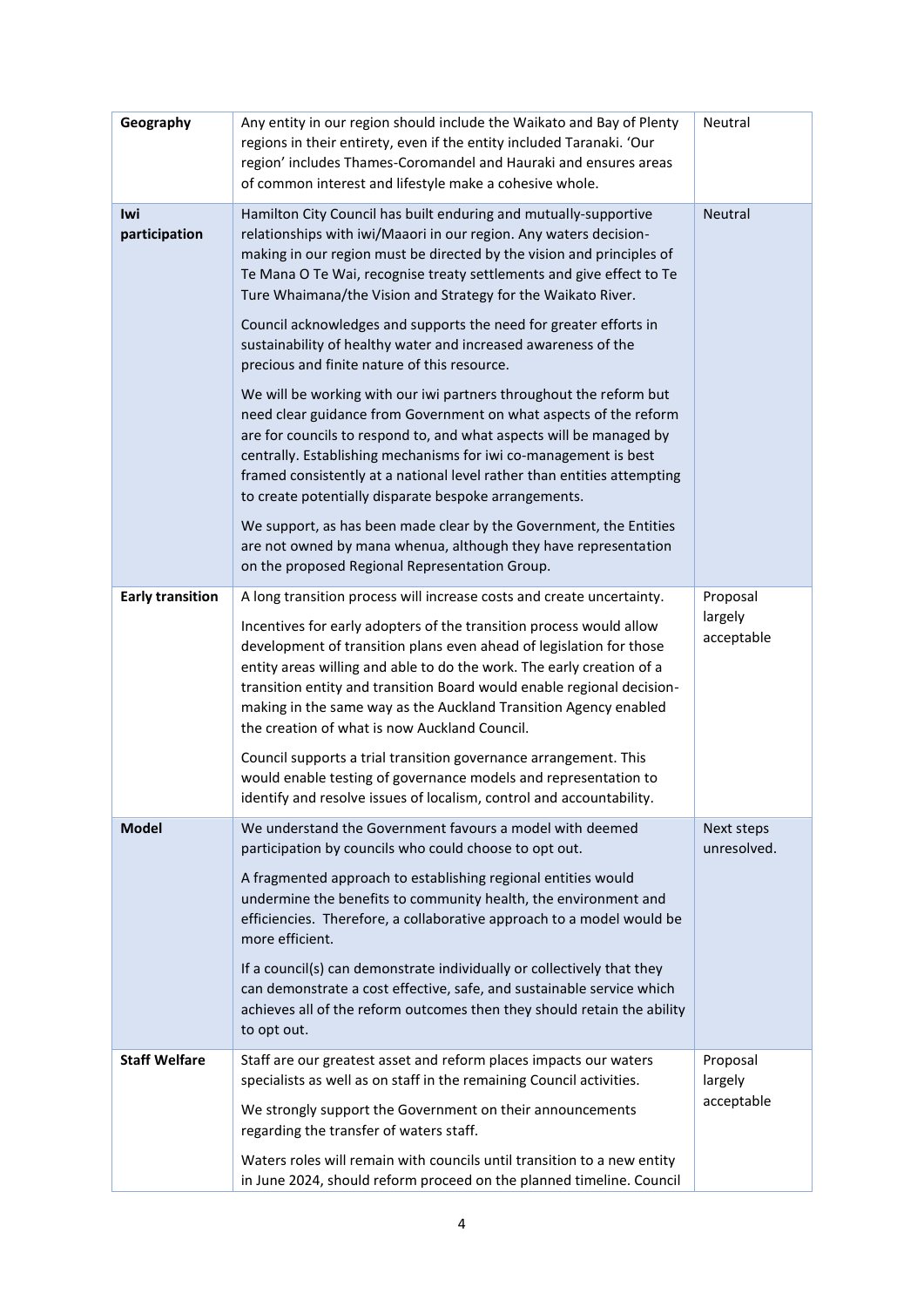|                                 | staff will be impacted in ways that will have both positive and<br>negative wellbeing implications for them.<br>It is essential there is clear direction and communication from the<br>Government and its agencies, as well as government and funding<br>support for councils to transition, retain and develop all affected staff<br>(waters and outside the waters business) over the next three years.                                                                            |                                                                                                                   |
|---------------------------------|--------------------------------------------------------------------------------------------------------------------------------------------------------------------------------------------------------------------------------------------------------------------------------------------------------------------------------------------------------------------------------------------------------------------------------------------------------------------------------------|-------------------------------------------------------------------------------------------------------------------|
| Data-led<br>decision-<br>making | Councils must have access to clear, timely and accurate data to make<br>informed decisions within the Governments timeframes.<br>One example is the methodology to calculate and transfer financial<br>assets, debt and cash reserves in a way which is understandable and<br>acceptable to councils and communities. Council wishes to avoid a<br>situation where Government timelines are impacted because a lack of<br>data means Council is unable to make an informed decision. | Information<br>supplied largely<br>acceptable<br>however there<br>are many gaps<br>in the data. See<br>Financial. |

# Detailed Feedback

- 18. The following are the concerns and potential solutions of Hamilton City Council to the proposed Government three waters reform. We have focussed on four critical success factors that need work:
	- a. Governance
	- b. Financial
	- c. Timetable
	- d. Communication

#### **Governance – Key Success Factor**

- 19. Council requires that the principle of localism (working with local people to solve local issues) is not lost and the community has a voice, particularly in regard to:
	- a. service level,
	- b. waters investment
	- c. rates, fees and charges.
- 20. Resource management (RM) reform and its links to three waters investment is critical to placemaking and having thriving communities. Hamilton City is a big growth council and Three Waters services are essential to growth. The community having a strong voice in the waters entity is essential to aligning council and waters community planning mechanisms (e.g. RMA and its successors, national policy statement e.g. NPS-UD, and Council investment in 10 and 30-year plans) and community driven solutions to water conservation, climate change, price allocation and other social and cultural matters connected with waters.

# **Overall governance concerns**

- 21. **CONCERNS**: Council acknowledges that the entity structure is highly influenced by the benefits of balance sheet separation (to achieve significant financial opportunities for the entity and council) and protection from privatisation.
- 22. Governance structures are complex, needing to address a mix of financial, cultural and social matters. The impact of focusing on the financial matters has virtually remove all community influence in governance, based on the role of the Regional Reference Group as represented in Clause 17 of Cabinet Minute (CAB-21-MIN-0227).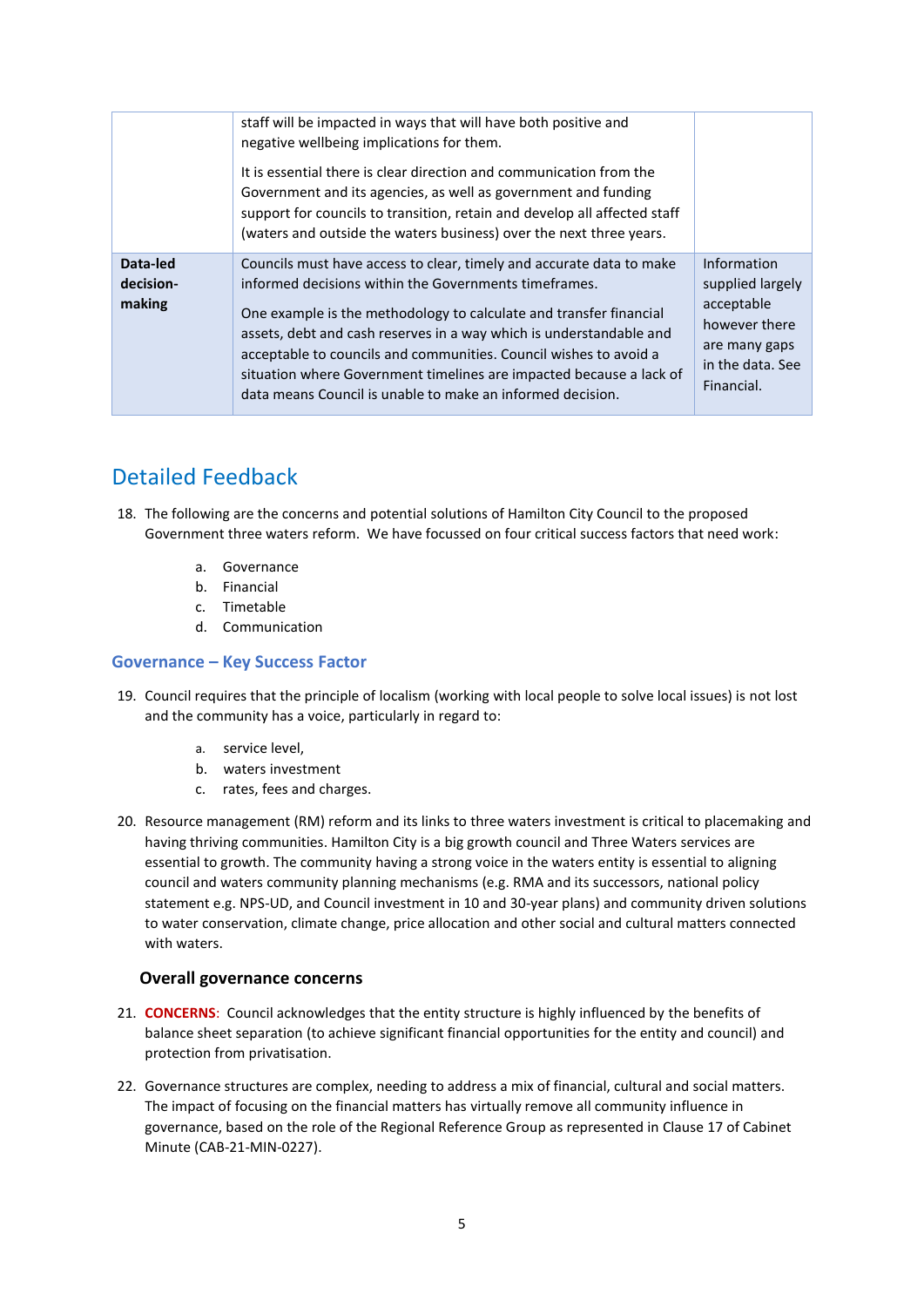- 23. The multi-tiered governance structure, which requires an additional structure for 22 councils and another for mana whenua so that they each can select their six representatives is cumbersome, opaque and distant from the owners (the councils on behalf of the community).
- 24. Furthermore, Council does not accept the proposed concept of statutory ownership of the asset, where we have no rights of ownership. We are not aware of another example of this type of ownership structure in use anywhere else in New Zealand. Company models using well established governance and business structures are successful in Australia.
- 25. The Regulatory Impact Statement refers to 5 other governance models. The comparison and information sharing of these models has been insufficient for councils to conclude which is the best model. Our Waikato Water CCO study showed significant financial savings and greater investment could be achieved with a CCO structure and Waikato Regional Airport Ltd demonstrates councils can be shareholders of a community owned company that thrives.
- 26. Council expects that the three water assets will always remain in public ownership. New Zealand is a country where the legal framework for Parliament prevents a government from binding future government. Given this reality, achieving community governance objectives (including influence, localism and wellbeing) and the financial objectives (associated with the governance structure) should come first.

**Council has provided solutions below to improve the current proposal, however Council continues to look for a better overall structure that can meet the financial and community objectives better.** See the *Big Critical Success Factors* para. 7-14

**As part of the solution, Council proposes the following matters are considered:**

- **a. A shareholders' forum, where every asset-owning council is represented, and where strategic directions are discussed and recommended back to councils before going to the Board/company for approval. This could include iwi in an advisory capacity.**
- **b. Councils and iwi develop a skills matrix and approve Board members.**
- **c. A requirement for direct negotiation with individual local councils or groups of councils should they choose (such as the 3 currently working on the Future Proof wastewater plans) over service delivery levels and infrastructure investment plans in their respective areas.** (Also see para. 29-38)
- **d. Accountability through annual reporting to each council and iwi within the entity.** (Also see para. 50-60)
- **e. Local council decision-making over the method/split of charges, once the water is delivered, or the wastewater 'uplifted' at the city/district boundary.** (Also see para. 50-60)
- **f. Plans that correspond to the timing of each Council's 10 and 30 year plans.** (Also see para. 50-60)
- **g. Required involvement of the entity in spatial planning groupings (e.g. Future Proof, Smart Growth), where alignment with environmental/conservation measures, transport and stormwater issues, community wellbeings, etc. can be better assured.** (Also see para. 50- 60)
- **h. Protection against privatisation is required (**also see para. 26**).**

#### **Purpose and objectives of the Entity**

- 28. **CONCERNS**: We have two main concerns with the purpose and objectives of the entity:
	- a. Weak integration with the Government's Resource Management (RM) reform.
	- b. Weak integration with the Government's Climate Change response.

#### **29. Resource Management Reform (RM reform)**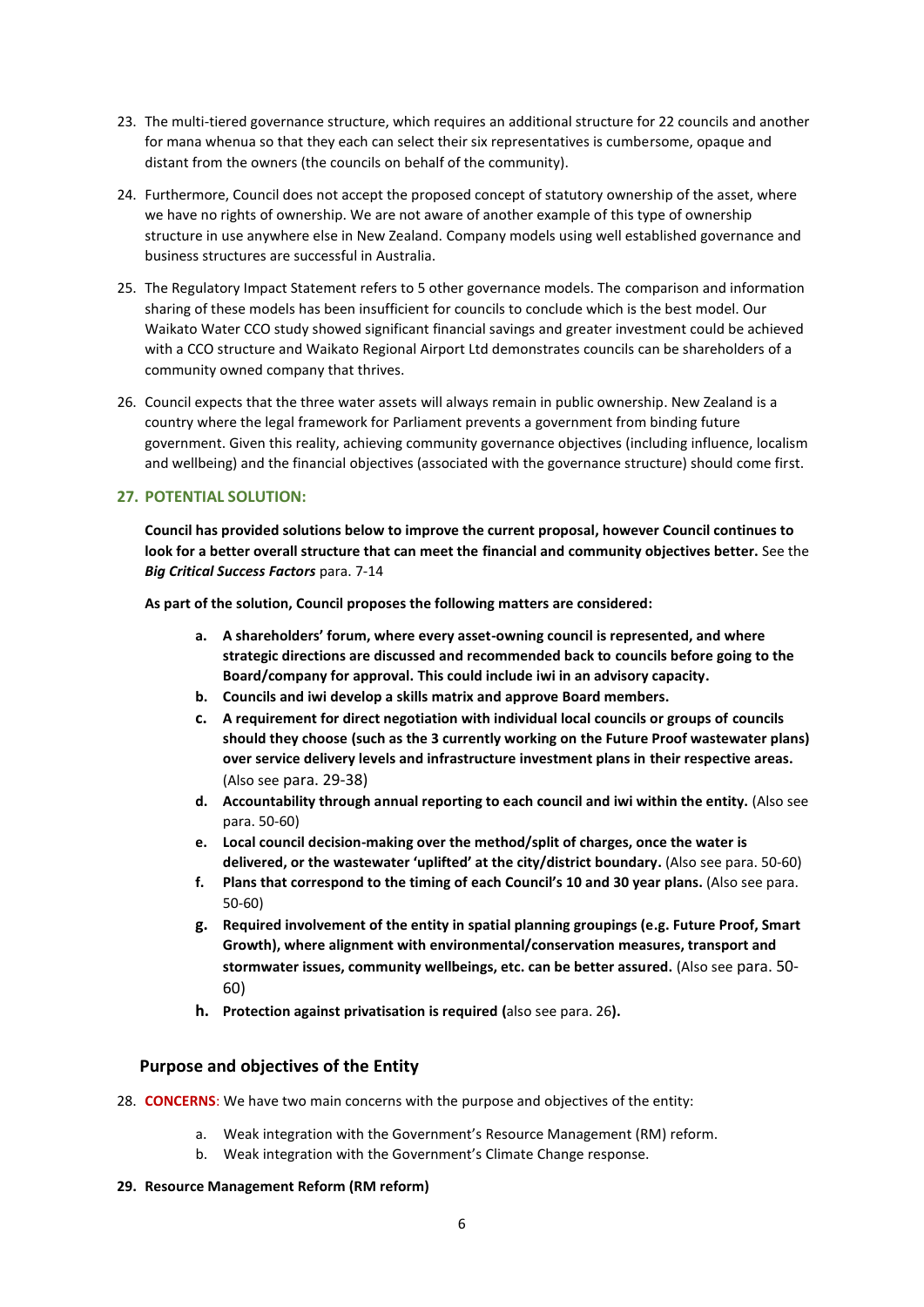- 30. Water services entity objective 15.7 and operating principle 20.5 (from Cabinet Minute CAB-21-MIN-0226) need work:
	- a. "15.7 Supporting and enabling housing and urban development."
	- b. "20.5 Cooperating with, and supporting, other water services entities and infrastructure providers, local authorities, and the transport sector – including in relation to infrastructure planning, and development control and land-use planning processes."
- 31. These important strategic references will guide the entities direction and priorities. The link to the suite of proposed RM reform documents needs work.
- 32. We note the Government recognises these important links, but with multiple reforms happening at once and an often-siloed public sector, we are uncertain that the links are being built in as the programme develops.
- 33. It is essential that there are strong connections between all planning, which by implication has strong linkages to growth, the current housing challenges and government policy such as the National Policy Statement for Urban Development.
- 34. RM reform is not providing any certainty of sub-regional or local growth and spatial plans (like the Hamilton Urban Growth Strategy (HUGs), Hamilton-Waikato Metropolitan Spatial Plan (MSP) and Future Proof | Te Tau Tiitoki) nor recognising Hamilton's high growth demands (giving it tier 1 status under the National Policy Statement for Urban Design (NPS UD)).
- 35. This uncertainty creates significant risk that three waters investment needs will not be appropriately recognised in the new RM reform plans. With Entity B straddling 3.5 regions and potentially needing to work with 4 RM entities, the three waters investment risk for NPS UD tier 1 areas is further increased. If these links fail NZ Inc goes backwards, housing shortages exacerbate and GDP growth shrinks.
- 36. Managing these risks starts at the drafting of the legislation for both reforms and is essential. In the case of waters reform, building strong links with the entities purpose and its objectives is the start of accountability for getting this right.
- 37. The uncertainty of the future of these reforms makes determining the costs of future asset investment for councils and water entities difficult and challenging. As a result assumptions have been made about future costs and revenues that are rebuttable.
- 38. We are proposing that part of the potential solution sits in having strong links to the outcomes of the RM reform in the entities' objectives and operating principles. These provide the foundation for what must be embedded in all aspects of the waters business, not just the waters entities but the three waters regulators as well.

#### **39. Climate Response**

- 40. Three waters reform presents an opportunity to embed a low-carbon approach in entity planning from the outset. It is critical that action in this area is consistent with, and supportive of, Government's wider climate action goals. Building resilience to climate change is commendable but a failure to implement benchmarks to transition toward a net zero carbon future would be an opportunity missed.
- 41. Water services entity objective 15.5 and operating principles (from Cabinet Minute CAB-21-MIN-0226) need work:
	- a. "15.5 delivering and managing water services in a sustainable and resilient manner, which seeks to address climate risks and mitigate the negative effects of natural hazards."
- 42. We are very concerned that the environment or climate change mitigations are not referenced in the operating principles. These could be added to "20.2 being innovative in the design and delivery of water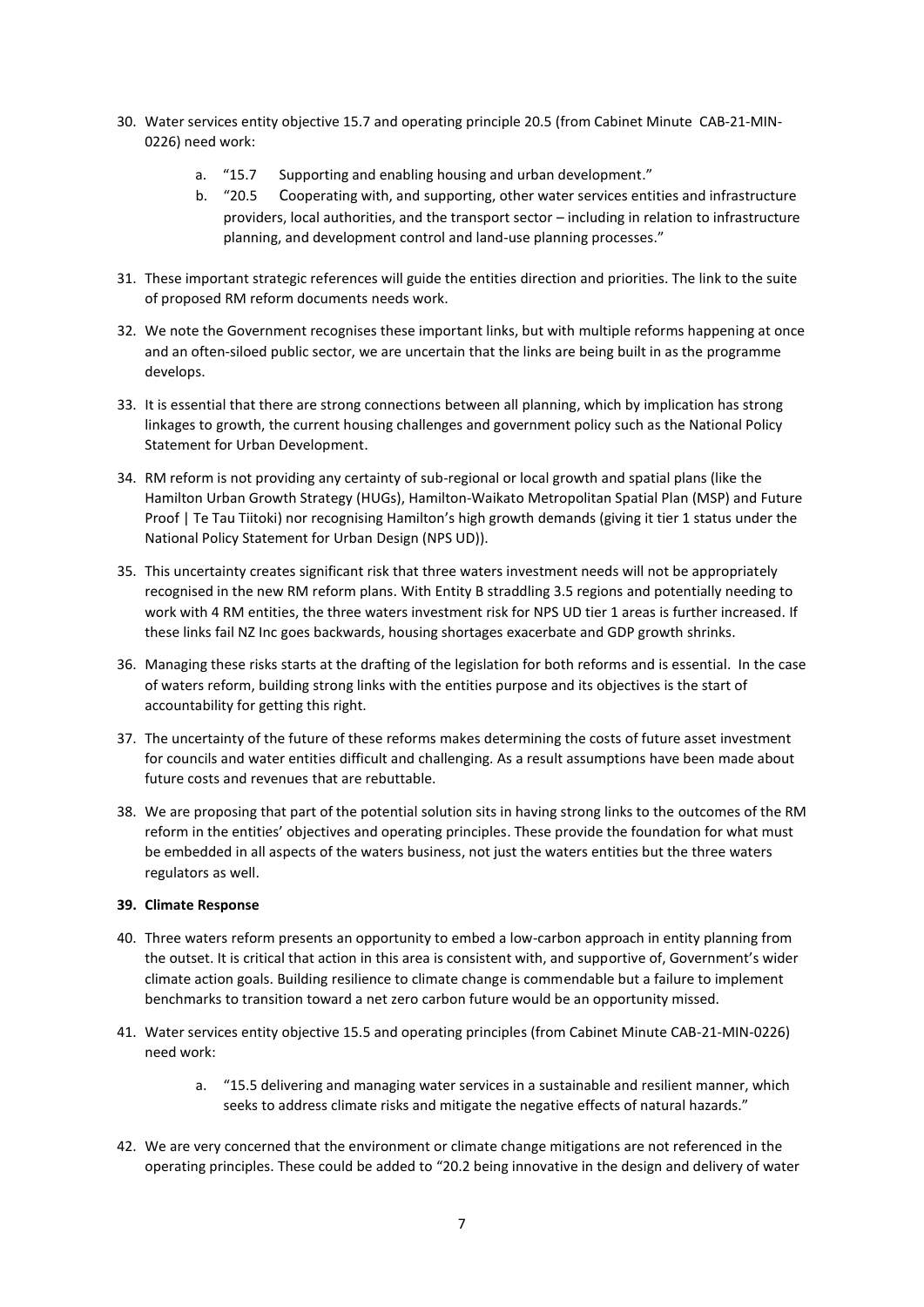services and infrastructure" as it is likely that improving the environment and reducing carbon emissions will best be achieved by innovation.

- 43. The Ministry for the Environment promotes the Carbon Neutral Government Programme set up to accelerate the reduction of emissions within the public sector. Three waters entities should be ambitious in reducing their carbon footprint.
- 44. We support the Government's objective to increase the resilience of three waters service provision to climate change risks. However, more emphasis needs to be put on rapidly reducing the significant carbon footprint of water services. This includes emissions from capital delivery, such as the embodied carbon in concrete and steel; operational emissions from electricity and fuel use; and waste gases (methane and nitrous oxide) from wastewater.
- 45. As highlighted by Waters NZ in its submission to the Climate Change Commission, the reforms open a "window of opportunity" for reassessing past practices and design philosophies to re-orientate the sector towards low carbon approaches. This includes contributing to the circular economy by capturing the energy contained in wastewater and bio-solids.
- 46. There needs to be a clear commitment to transitioning the sector to net zero carbon. Given both the public nature of the water entities and the serious risks that climate change poses to water services, targets for reducing emissions should be ambitious.
- 47. In 2018/2019, the treatment of Hamilton's wastewater produced more than half of the organisation's emissions. Council has already committed in its 2021-2031 10-year Plan to switch away from natural gas at its wastewater treatment plant.
- 48. We are proposing that part of the potential solution sits in having strong links to climate change outcomes in the entities' objectives and operating principles. These provide the foundation for what must be embedded in all aspects of the waters business.

#### **49. POTENTIAL SOLUTION:**

**The entity must ensure that Council's aspiration for growth and spatial planning outcomes (including any Special Purpose Vehicle or Infrastructure Funding and Financing solutions) has surety that any waters entity will prioritise and give effect to our long term local, sub-regional and regional plans.** 

**Objective 15.7 and operating principle 20.5 (from Cabinet Minute CAB-21-MIN-0226) must provide stronger support or Resource Management planning (spatial planning and natural and built environments planning) its development and implementation.** 

**Objective 15.5 and operating principle 20.2 (from Cabinet Minute CAB-21-MIN-0226) must provide strong expectations to climate change mitigation including supporting the expectations of government to be carbon neutral.**

# **Regional Governance Group**

- 50. CONCERNS: Council considers that the Regional Governance Group does not support our critical success factor for good governance. It does not provide councils with the benefits of ownership, nor does it provide councils with the ability to influence the entity and provide a link to communities on waters matters. We have addressed these and other concerns about governance in the *Big Critical Success Factors* para. 7-14.
- 51. Council has considered ways to improve the proposed Regional Reference Group, should this feature be included in the reform. We note that these solutions do not meet all our concerns or expectation of an appropriate governance structure that will deliver good governance to Hamilton.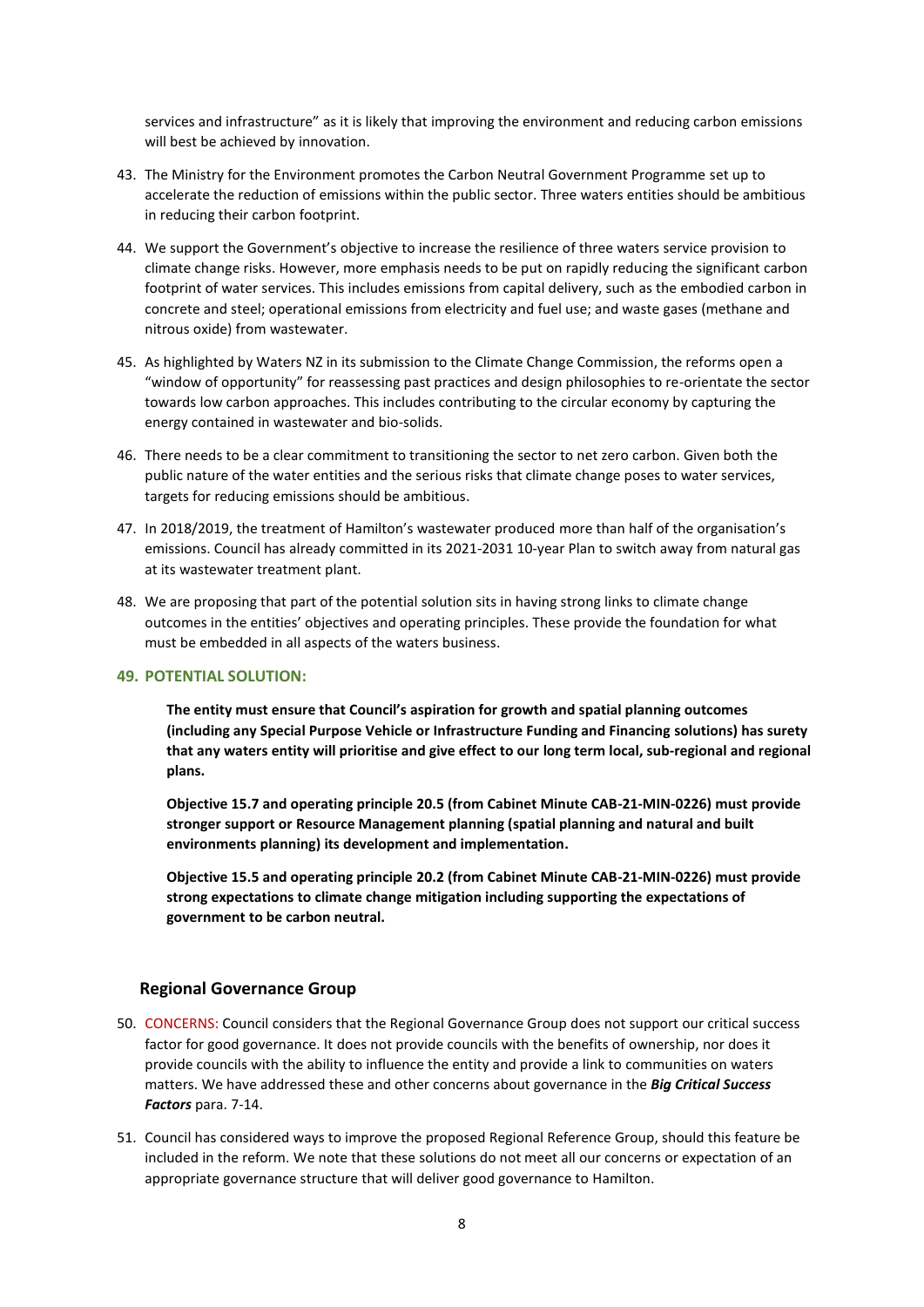- 52. Entity B has 22 councils that need to appoint 6 representatives. We require that the legislation provides for appropriate processes for this diverse group to appoint these representatives. We recognise that a solution for Entity B may not work for other waters entities. Key items that could be included in a schedule to the Entities founding legislation include:
	- a. A democratic process to ensure the members are representative of the populations. This could include the legislation creating a permanent joint committee, with a single representative of each council and voting based on population. For example, the *Joint Committee of Owners of Entity B*.
	- b. We acknowledge it is perverse to add another structure into an already overly complex structure, but perhaps this is representative of the flaws in the proposed structure.
	- c. There is no legislative confirmation the Entity will fund all activities including but not limited to: meetings costs, independent expert advice, communication, engagement and consultation with councils and mana whenua, and meetings costs of councils and mana whenua in the selection and replacement of RRG members.

**We would prefer the legislation includes a schedule that defines the process by which the 22 councils come together to make decisions with regard to their representatives and to hear from their representatives on the Regional Reference Group.**

**The entity should fund all three waters governance meetings and engagements for the councils, the group of councils, mana whenua and the regional representative group.**

## **Strategic Documents to be delivered to Regional Governance Group**

- 54. **CONCERNS**: We are concerned that:
	- a. the legislation provides only for the *Board Appointment and Remuneration Policy* to be delivered to the Regional Representative Group.
	- b. Other strategic documents are not required to be delivered.

#### **55. POTENTIAL SOLUTION**

- **56. We would prefer that the legislation should require the Entity Board to report the following to the Regional Representative Group:**
	- **a. Their response to the Statement of Strategic and Performance Expectations.**
	- **b. The Statement of Intent**
	- **c. The Engagement Policy (currently not required for Entity)**

#### **Consumer, Community and Council Engagement**

- 57. **CONCERNS**: Council is concerned that we will be treated as a customer and not as a trusted partner in the development of the city. There is no evidence in the proposal that the principles of localism and working with communities to find solutions that fit with the values and aspirations of those communities are recognised. There must be alignment with council planning processes and planning documents.
- 58. Councils provide a unique perspective of local community wellbeing (economic, cultural, social and environmental). Councils have the benefit of having managed waters activities, own or manage a significant part of the stormwater network and are intimately involved in the planning for the shape of their communities, housing, business development and growth. This perspective across the multidisciplinary activities of councils cannot be provided by community and consumer engagement alone.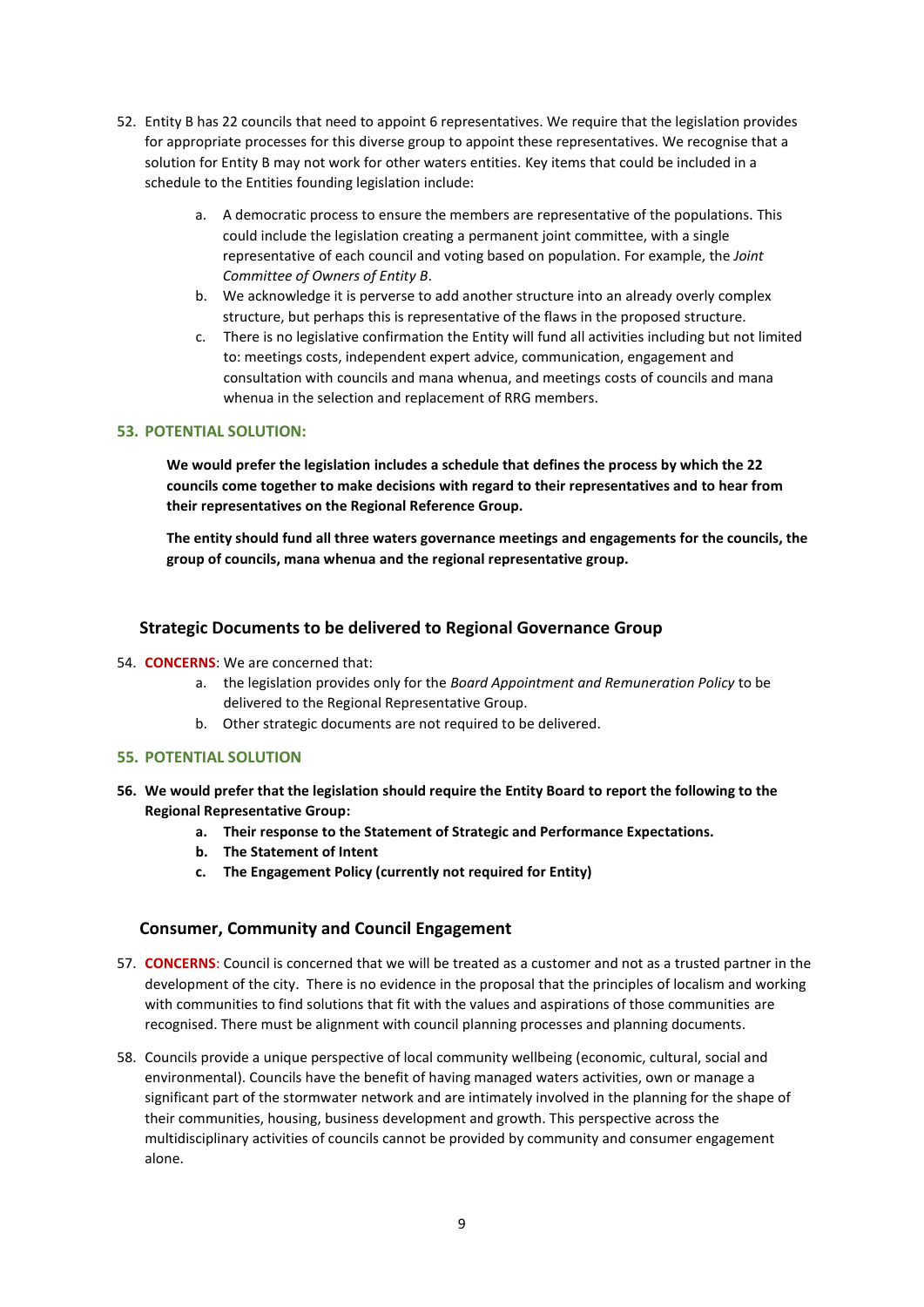- 59. To improve the opportunity for local input and better alignment policies and plans we have developed the following process improvements.
	- a. That the entity should be required develop an Engagement Policy and engage with councils, communities and consumers on the proposed policy within 12 months of 1 July 2024 and reviewing and re-consulting no less than every 6 years.
	- b. That the entity must adopt by 1 March 2025 the following documents which have been audited and reviewed in line with Council long-term planning cycles:
		- a. Prioritisation methodology that informs the asset management plan;
			- b. Asset Management Plan; and
			- c. Funding and Pricing Plan.
	- c. That the above plans provide sufficient information for councils to be clear on the service levels in their communities, the investment in assets, rates, fees and charges that the entity intends to levy within Council boundaries.
	- d. That the entity consults with each council on the above policies prior to consulting with consumers and the community.
	- e. That a council may prepare a written statement, expressing a view on the entities proposals, to be included by the entity in its community and consumer engagement information.
	- f. That having regard to its own long term planning and other strategic documents a council's statement would state whether each plan (see para 56):
		- a. Is supported by the council, and
		- b. If part of the plan is not supported by the council, the council's views on why it is not supported and a potential solution to the issues identified by the council.
	- g. That the entity will be required to include the statement in the community and consumer engagement.
	- h. That the entity may express its own views on the matters raised by the council and include those views in their engagement material.

**We strongly prefer that individual councils are treated individually and with priority by the entity.** 

**We have developed a proposed process that gives each council the opportunity to participate in an engagement process and work with the entity on its strategic documents, as representatives of their community to ensure alignment with that council's plans. This pre-engagement is prior to the entity undertaking its own consumer consultation or engagement**

# **Financial – Key Success Factor**

- 61. Council requires an absolute guarantee that, from 2024, its community and consumers are financially better off with waters reform than they would be should Council continue to operate three waters activities.
- 62. Council requires that the transfer of assets and liabilities and revenues is designed so that Council and the community are no worse off.
- 63. Council requires that the cost of the Government's Three Waters Reform is fully funded by the government allowing council and the community to:
	- a. fully participate in the reform;
	- b. transition assets, liabilities, and revenues and staff to EB; and
	- c. transform (right size) council, including stranded costs and a new direction.

# **Financial Implications for our Community**

64. **CONCERNS**: Council's have been provided with significant amounts of data. It is spread across many reports, dashboards and the occasional spreadsheet. Some of the data was sourced from council direct or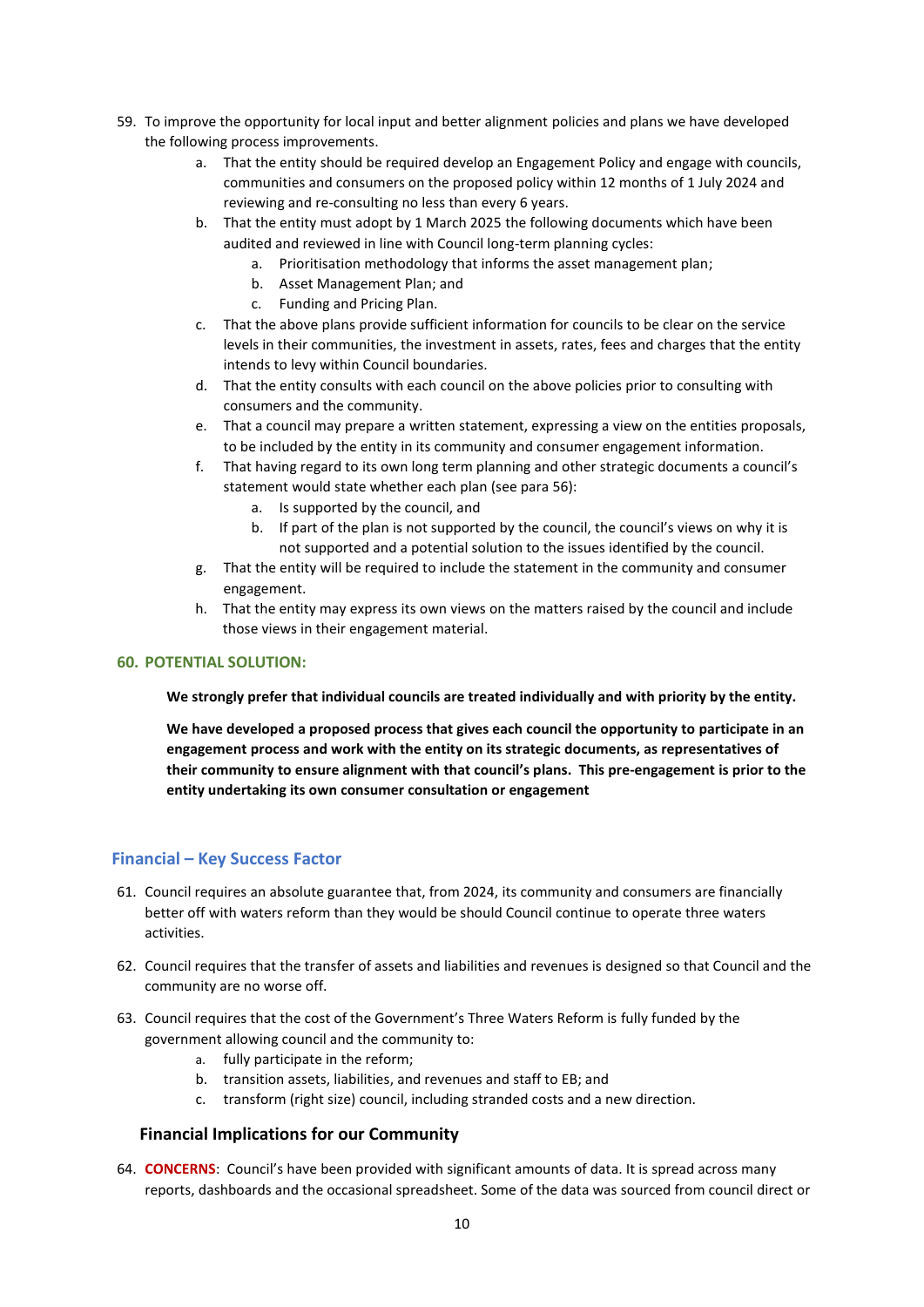indirectly from audited annual reports and plans. Most of the data is based on significant assumptions, which in some cases have been peer reviewed and accepted as reasonable for the purpose of long term forecasting.

- 65. Council however has been unable to get answers to many questions as the data either does not exist, has not been shared or has not been found in the mass of data provided at short notice.
- 66. Council is particularly concerned in the immediate years after the transfer. These are questions the community will expect answers to when the time to consult occurs.
	- a. What will happen to pricing at day one of the Entity?
	- b. Has the cost of reform been added to the price of services in these early years?
	- c. When will harmonisation start and what cost does that Hamilton ratepayers?
	- d. Does harmonisation mean a loss of capital value rating for waters?
	- e. When will the community see the benefits of economies of scale on pricing?

#### **67. POTENTIAL SOLUTION:**

**More information for the community on how it impacts the community them in the short term is required for all models considered.**

## **Better Off Package**

- 68. **CONCERNS**: Providing financial support to councils is a critical success factor for waters reform. Hamilton has been disadvantaged by the allocation formula of population, deprivation and area. The government formula has not taken account of growth and the placemaking role of future councils to invest in community infrastructure to build strong and resilient communities.
- 69. For more than a decade Council has been challenged by growth. Information supplied in the RFI in late 2020 and early 2021 indicated Council has a waters debt to revenue ratio of 522%, illustrating the large investment that has been made in waters infrastructure predominantly driven by growth. This has come at a considerable cost to the community infrastructure investment (as demonstrated by the high waters debt to revenue ratio).
- 70. The funding allocation has not recognised this investment of waters infrastructure to enable growth, at the expense of community infrastructure.
- 71. It is a key goal of waters reform to increase housing availability. Hamilton's investment has been large to achieve this. However, our investment in community infrastructure is less than desirable and delivered later than the community needs due to financial constraints and other waters investment needing to be prioritised. Also, Hamilton's investment in three waters infrastructure to support the government's growth and freshwater agenda must be financially recognised.

# **72. POTENTIAL SOLUTION:**

**We request that additional funding of \$15M is provided to contribute to the necessary community infrastructure for placemaking and build strong, resilient new communities.**

#### **Worse Off Package**

73. **CONCERNS**: Providing financial support to councils is a critical success factor for waters reform. Councils have not budgeted for waters reform in their 10-year plans at the request of the government. Councils' ability to fund participation, transition and transforming (right sizing) council is a critical success factor for the reform. Without this funding, councils' ability to represent and/or invest in their communities would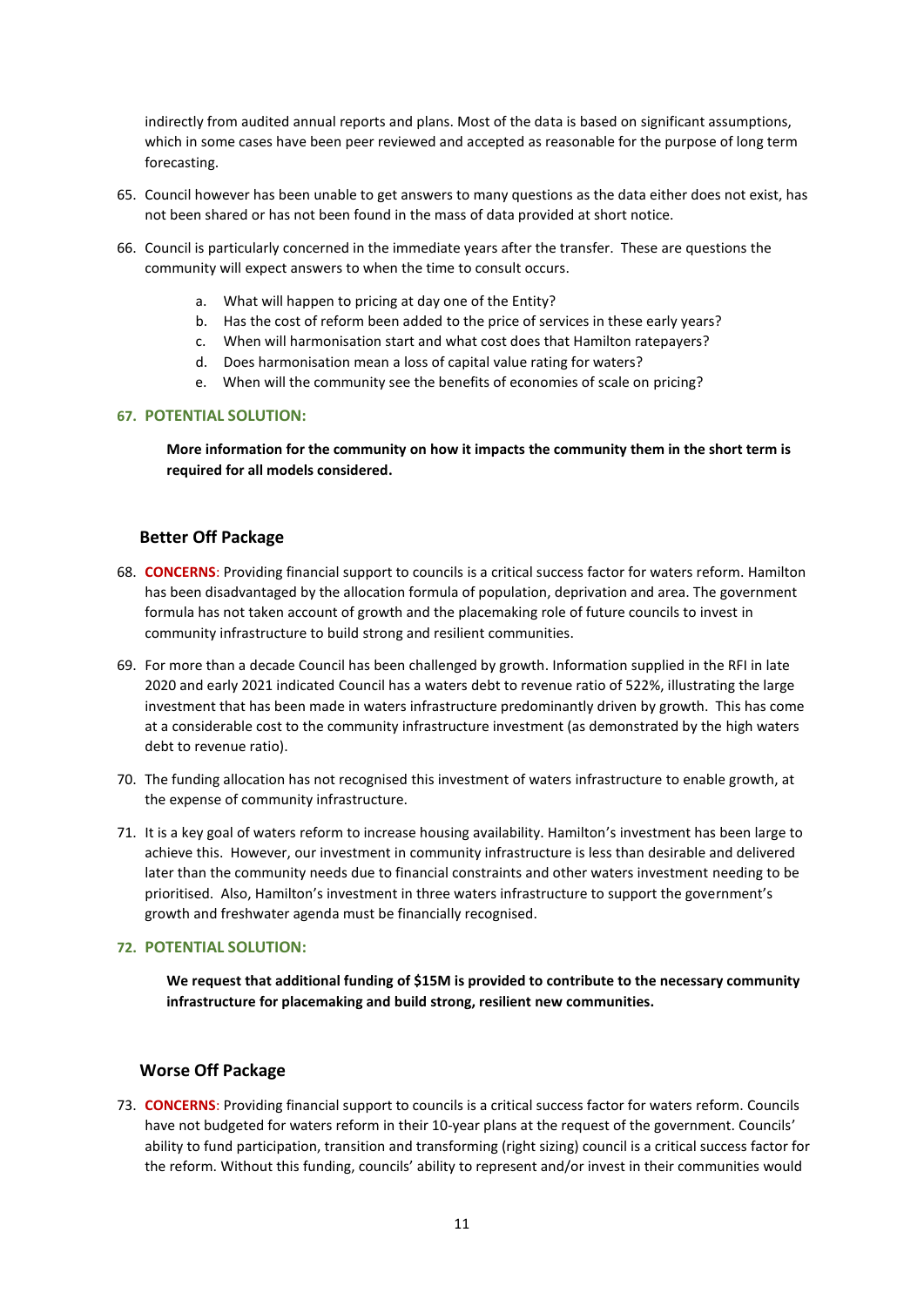be restricted as funds are diverted or are not available. The success of implementation of findings from the Future of Local Government review relies on an efficient transition and transformation.

- 74. DIA have advised they estimate \$8M would be paid to Hamilton in 2024 to fund stranded costs. This is a small fraction of the expected 2024 stranded costs that Council will carry for a number of years until it is able to right size the council.
- 75. In the Waikato Water CCO project (2016) it was proposed that the waters entity would pay the councils for stranded cost on a decreasing scale over five years. This provides time for councils to shed or absorb those costs.
- 76. A fair and appropriate funding of stranded costs would be:
	- a. 2024/5 75% of waters overheads
	- b. 2025/6 50% of waters overheads
	- c. 2026/7 25% of waters overheads
- 77. After 2027 Council would then fund all costs itself.
- 78. Based on the audited 10-year plan allocations to waters activities and applying the formula in paragraph 70 above, Council expects a contribution of \$29M for stranded costs. Adjusted for the estimated \$8M contribution Council is underfunded for costs incurred by the government reform by \$21M.
- 79. This gives councils the opportunity to right size for the smaller authorities that they must become after removing such a large portion of their business. It also gives council a reasonable opportunity for the community not to be funding costs, bought about only because of the government waters reform.

#### **80. POTENTIAL SOLUTION**

**We request that additional funding of \$21M be provided to fund ALL costs created by government waters reform that leave stranded costs in Council after 1 July 2024 on a declining basis of Year 1 75%, Year 2 50% and Year 3 25% of the forecast overheads budgeted in the 10-year plan.**

## **Transformation Costs**

- 81. **CONCERNS**: \$296M was allocated in the 2021 budget for transitioning costs. We have been advised that this funding becomes available when the decision to reform is made. This is anticipated to be between 2 October and before the parliamentary summer recess from 16 December 2021.
- 82. We have heard from DIA that this funding will be for:
	- a. The creation and funding of an overall transition entity;
	- b. The creation of 4 shadow entity transition entities;
	- c. Increased training for waters staff;
	- d. Costs of transitioning waters staff and activities out of councils (including significant legal costs associated with contracts) into new entities.
- 83. The Water Industry of Scotland (WICS) forecasts included \$1B of transition costs in the new entities. We expect the new entities would pay for the costs of:
	- a. New computer systems and technology for asset management, financial management, people management, billing and customer service and engagement.
	- b. Transitioning assets, liabilities, revenues and employment records into these new systems.
	- c. Establishing the new corporate structures.
- 84. We expect that all work undertaken by Department of Internal Affairs (DIA), LGNZ and other government entities will be funded from other than the above allocations.
- 85. Council estimates, based on its investigations in relation to the Waters CCO project, show that over the next three years Council could spend between \$5M and \$8M, participating, transitioning and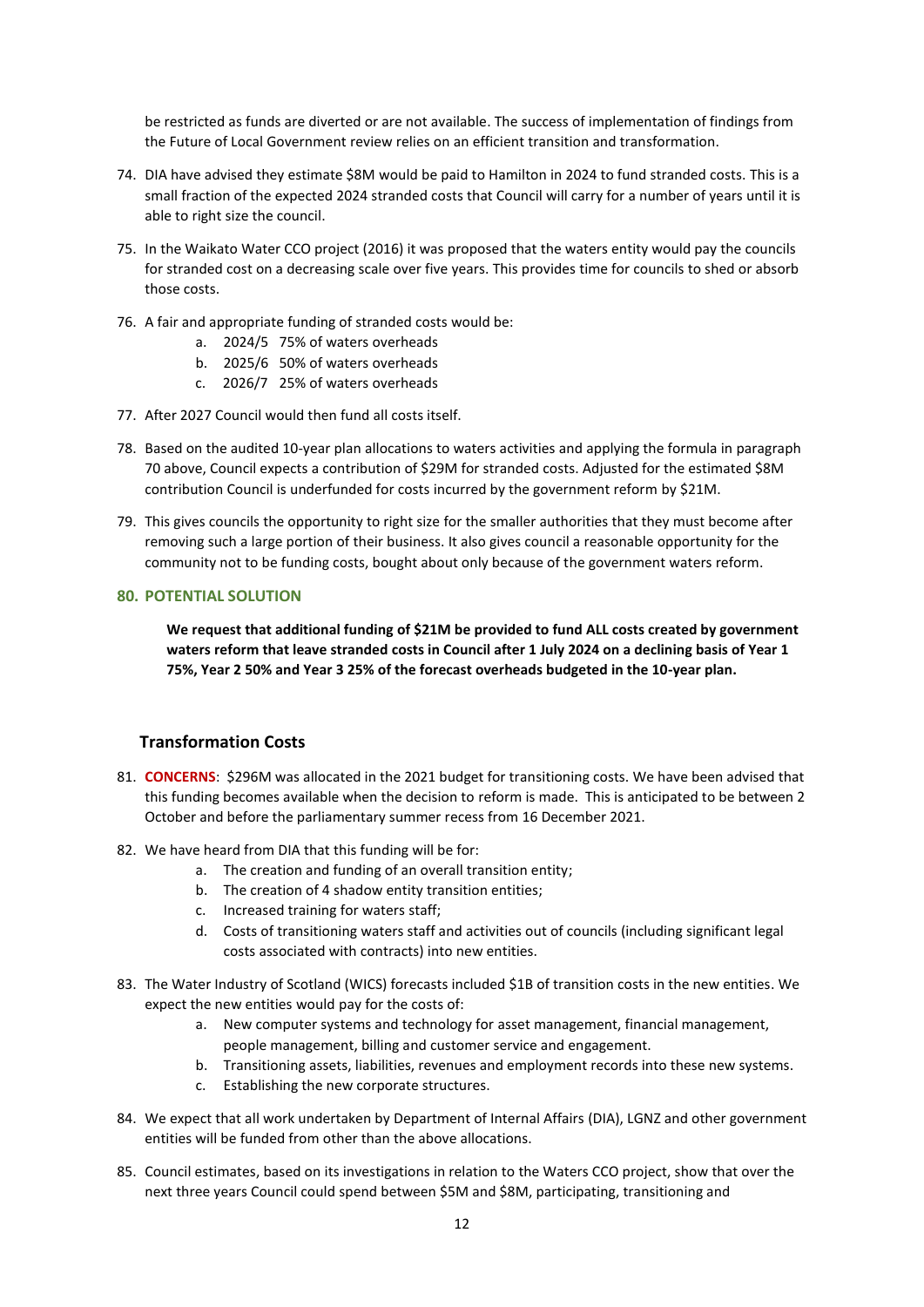transforming the Council. We understand that all of this cost would be funded from the \$296M allocated in the budget.

- 86. It is not clearly obvious that sufficient funding has been made available to support participation, transition and transformation costs driven by government.
- 87. Council has been funded to participate in the reform with an allocation of stimulus money requested in the original stimulus package. The government has until now denied the opportunity for many of our Entity B (EB) partners (including Iwi) to be funded to participate in reform. It is clear that those funded to participate are better informed and more able to influence better outcomes for the sector. Waikato/BOP have been regularly congratulated on the high level of participation as a result of working together in the consortium. This is a small head start on other parts of the country that if capitalised on, should lead to better outcomes for EB and the EB communities.
- 88. Formal consultations are expensive and in the case of this reform more so due to the complex nature of the proposal. It is estimated that if consultation is undertaken by Council, that the expected cost would be between \$100,000 and \$150,000 preparing consultation information, running a consultation process and hearings. This is a cost not budgeted for by Councils and a cost directly driven by the government reform which should be paid for by the government.
- 89. Council stimulus funding runs out in March 2022 and there is no guarantee of any funding availability after that date to cover participation and transformation costs.
- 90. Attracting and retaining resources will become critical with the massive amount of work this reform will require in the next 33 months.

## **91. POTENTIAL SOLUTION**

**We request that the government guarantee that it will fund all reasonable costs of council participating, transitioning and transforming from now until 2027 (the end date for stranded costs), including the costs of any formal consultation with our community.**

# **Owners' Representative Costs**

- 92. **CONCERNS**: The cost of ownership of the entity should be funded and supported by the entity. This includes the following costs:
	- a. Operating the Regional Representative Group
	- b. Meetings of the owners
	- c. Owners' communications and engagements with their communities.
- 93. As discussed in our governance section of this feedback, the Regional Representative Group will need financial support from the Entity to fund independent advice and consultation and engagement with councils and mana whenua. We expect that to be funded by the entity once it is established. We are unclear where the funding for that comes from during the transition stage.

#### **94. POTENTIAL SOLUTION**

**We request that the government guarantee funding for all reasonable costs of the Regional Representative Group during the establishment phase-up until Entity B can fund its activities.**